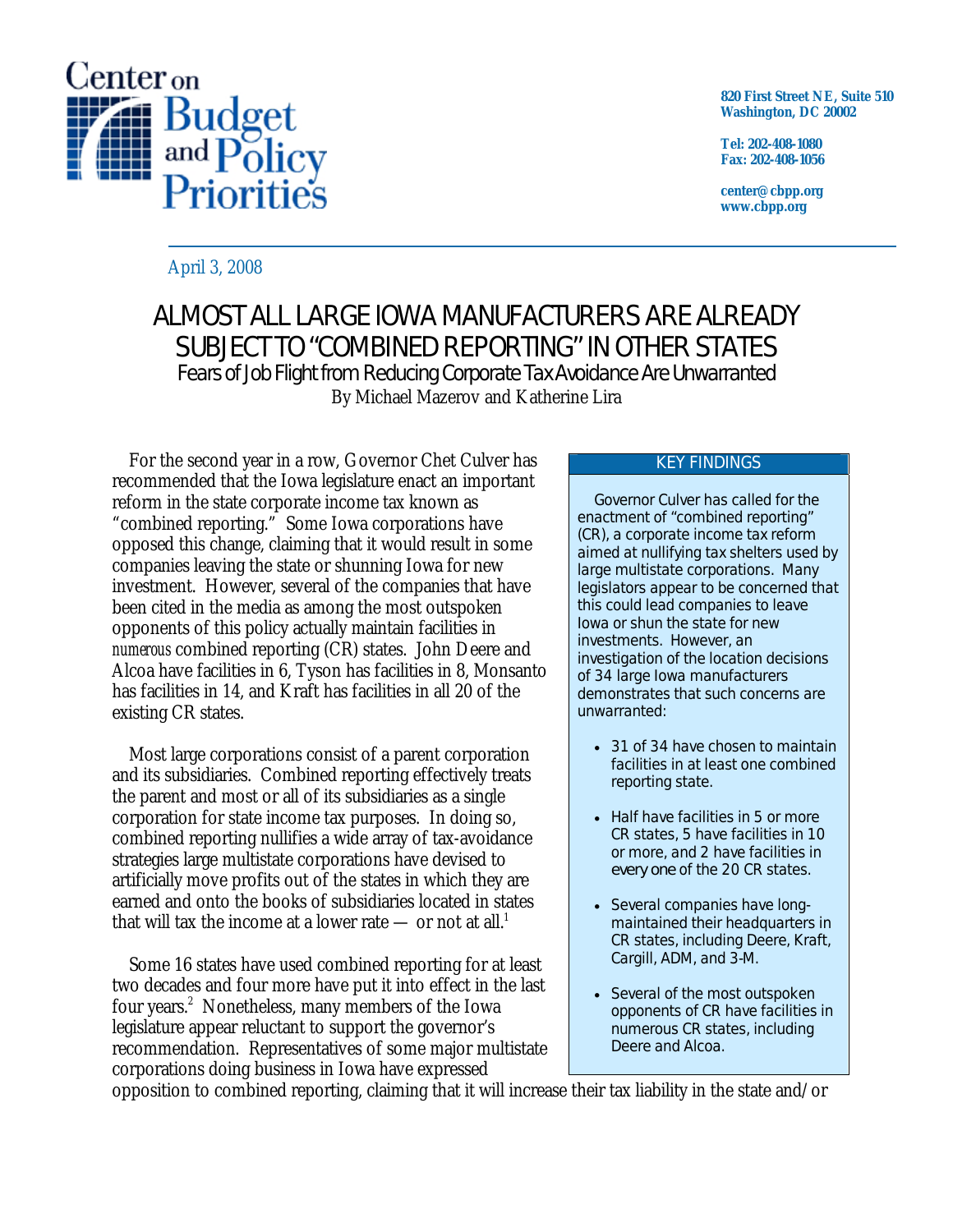subject them to difficult and costly tax compliance burdens. Some legislators therefore are concerned that adopting combined reporting will lead to job losses as major employers leave Iowa or reject the state for future investments. For example, State Senator Mark Zieman has written, "Combined reporting for corporations will affect companies, such as CamCar, Norplex, John Deere, Alliant, and many others; this will encourage companies to locate in other states."

This study presents compelling evidence that such concerns are unwarranted. It summarizes the results of a careful examination of the states in which the 32 largest Iowa manufacturers (and two smaller ones cited by Senator Zieman) have physical facilities and therefore are subject to the state's corporate income tax. Manufacturers were chosen as the focus of the research because, in theory, they have a greater ability than do retailers and service businesses to locate in states far away from their customers to take advantage of what they view as more favorable state tax policies. As documented in Figure 1, the study finds that:

- 31 of the 34 Iowa manufacturers examined maintain facilities in at least one combined reporting state or are a subsidiary of a corporation that has a facility in at least one combined reporting state. The "compliance burdens" and tax liabilities arising from combined reporting cannot be that great if these manufacturers — or the parent corporation that controls their decisionmaking — have willingly maintained a facility in one or more combined reporting states.
- Most of the corporations examined maintain facilities in *multiple* combined reporting states. 24 of the 34 companies have facilities in three or more combined reporting states, 17 have facilities in five or more such states, and 5 companies have facilities in 10 or more CR states.
- Two companies, Kraft Foods and Eaton Corporation, have facilities in *all 20* combined reporting states.
- Several of the companies have long-maintained their *headquarters* in combined reporting states, including John Deere, Kraft, Cargill, Archer-Daniels-Midland, 3-M, and Quaker.

Taken together, these facts provide compelling evidence that Iowa's adoption of combined reporting would not lead these companies to remove facilities or shun Iowa as a location for future investments. The data presented in Figure 1 also suggest the following observations:

- As noted above, several of the companies that have been cited in the media as among the most outspoken opponents of combined reporting maintain facilities in numerous CR states. John Deere has facilities in 6, Tyson has facilities in 8, Monsanto has facilities in 14, and Kraft has facilities in all 20 CR states.
- Alcoa maintains facilities in 6 CR states undermining the recent claim of its spokesperson that "combined reporting does discourage investment."
- Four companies have what appears to be a single facility in a single, long-time combined reporting state; none of those facilities appears to be the corporate headquarters.<sup>4</sup> If combined reporting were truly sufficiently onerous to induce a company to abandon a state, it would seem that these facilities would have been prime candidates for such action. The fact that they are maintained is further evidence that a state's adoption of combined reporting is unlikely to affect corporate location decisions.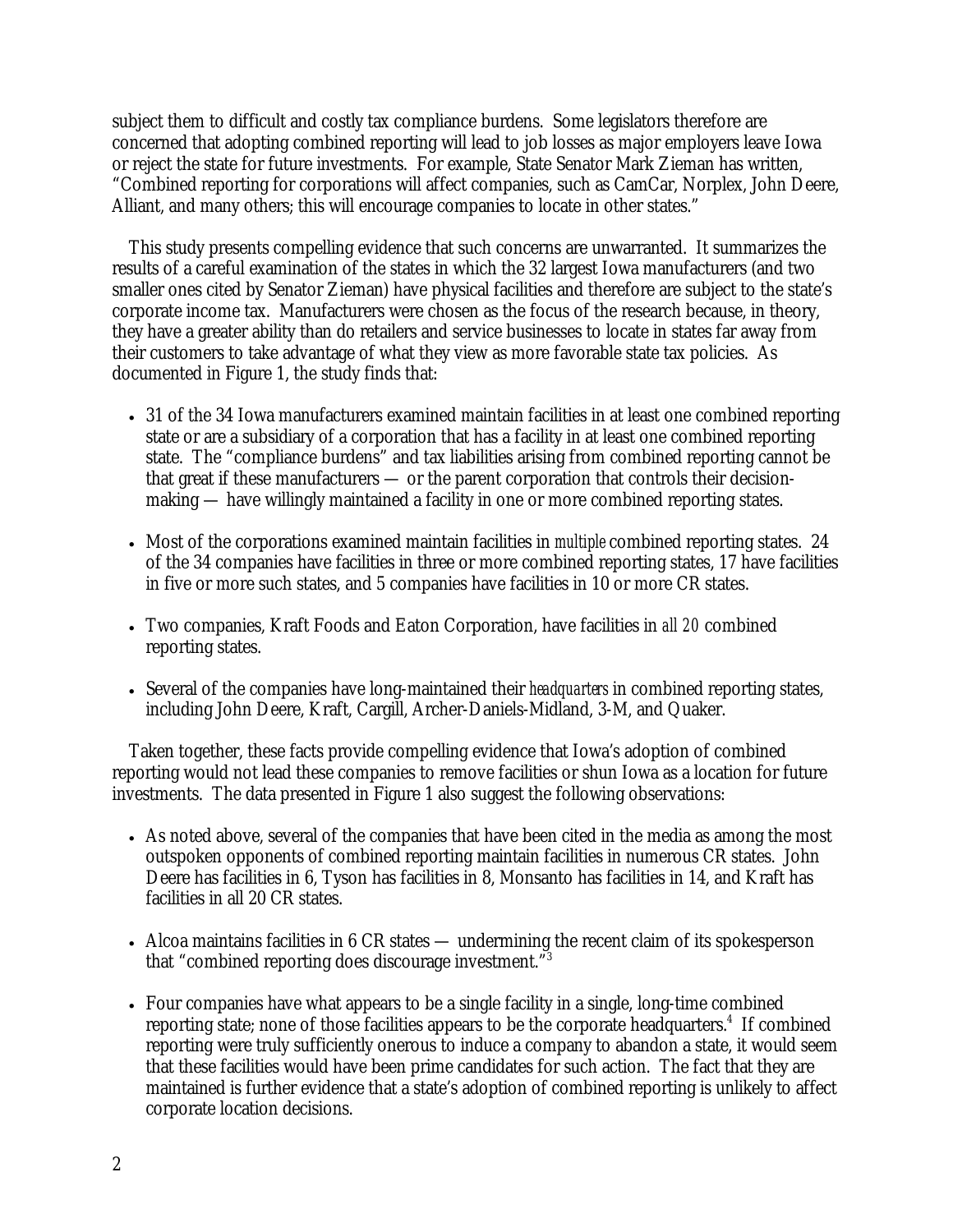## FIGURE 1

# Most Large Iowa Manufacturers Are Already Subject to Combined Reporting in Other States

| Iowa Manuf. [parent corp.]               | <b>Long-Time Combined Reporting (CR) States</b> |  |  |  |     |    |                            | <b>New CR States</b> | # of CR |  |  |    |       |     |                |
|------------------------------------------|-------------------------------------------------|--|--|--|-----|----|----------------------------|----------------------|---------|--|--|----|-------|-----|----------------|
| (In order of size)                       | AK AZ CA CO HI                                  |  |  |  | lıd | ĪĽ | KS ME MN MT NE NH ND OR UT |                      |         |  |  | MI | NY TX | lvt | <b>States</b>  |
| Deere & Co                               |                                                 |  |  |  |     |    |                            |                      |         |  |  |    |       |     | 6              |
| <b>Rockwell Collins</b>                  |                                                 |  |  |  |     |    |                            |                      |         |  |  |    |       |     | 3              |
| <b>Tyson Fresh Meats</b>                 |                                                 |  |  |  |     |    |                            |                      |         |  |  |    |       |     | 8              |
| <b>Pella Corporation</b>                 |                                                 |  |  |  |     |    |                            |                      |         |  |  |    |       |     | $\overline{4}$ |
| Maytag/Whirlpool/Jennair/Amana           |                                                 |  |  |  |     |    |                            |                      |         |  |  |    |       |     | 1              |
| <b>Winnebago Industries</b>              |                                                 |  |  |  |     |    |                            |                      |         |  |  |    |       |     | $\Omega$       |
| <b>Wells Dairy Inc</b>                   |                                                 |  |  |  |     |    |                            |                      |         |  |  |    |       |     | 1              |
| <b>Cargill Meat Solutions Corp/Excel</b> |                                                 |  |  |  |     |    |                            |                      |         |  |  |    |       |     | 8              |
| <b>ALCOA Inc</b>                         |                                                 |  |  |  |     |    |                            |                      |         |  |  |    |       |     | 6              |
| <b>Electrolux</b>                        |                                                 |  |  |  |     |    |                            |                      |         |  |  |    |       |     | 1              |
| Swift & Co                               |                                                 |  |  |  |     |    |                            |                      |         |  |  |    |       |     | 6              |
| <b>HON Co/Allsteel [HNI Corp]</b>        |                                                 |  |  |  |     |    |                            |                      |         |  |  |    |       |     | 4              |
| <b>Vermeer Manufacturing</b>             |                                                 |  |  |  |     |    |                            |                      |         |  |  |    |       |     | $\mathbf 0$    |
| John Morrell & Co                        |                                                 |  |  |  |     |    |                            |                      |         |  |  |    |       |     | 3              |
| <b>Farmland Foods</b>                    |                                                 |  |  |  |     |    |                            |                      |         |  |  |    |       |     | 3              |
| <b>BFS N Am Tire [Bridgestone]</b>       |                                                 |  |  |  |     |    |                            |                      |         |  |  |    |       |     | 6              |
| Kraft Pizza Co [Kraft Foods]             |                                                 |  |  |  |     |    |                            |                      |         |  |  |    |       |     | 20             |
| <b>Lennox Manufacturing</b>              |                                                 |  |  |  |     |    |                            |                      |         |  |  |    |       |     | 9              |
| <b>Monsanto Company</b>                  |                                                 |  |  |  |     |    |                            |                      |         |  |  |    |       |     | 14             |
| <b>Archer-Daniels-Midland</b>            |                                                 |  |  |  |     |    |                            |                      |         |  |  |    |       |     | 12             |
| <b>Omega Cabinet [Fortune Brands]</b>    |                                                 |  |  |  |     |    |                            |                      |         |  |  |    |       |     | 3              |
| <b>Cargill Inc</b>                       |                                                 |  |  |  |     |    |                            |                      |         |  |  |    |       |     | $\overline{7}$ |
| <b>Bertch Cabinet Company</b>            |                                                 |  |  |  |     |    |                            |                      |         |  |  |    |       |     | $\mathbf 0$    |
| <b>West Liberty Foods</b>                |                                                 |  |  |  |     |    |                            |                      |         |  |  |    |       |     | $\mathbf{1}$   |
| <b>Curries-Graham [Assa Abloy]</b>       |                                                 |  |  |  |     |    |                            |                      |         |  |  |    |       |     | $\overline{7}$ |
| <b>Eaton Corporation</b>                 |                                                 |  |  |  |     |    |                            |                      |         |  |  |    |       |     | 20             |
| <b>Fisher Controls [Emerson]</b>         |                                                 |  |  |  |     |    |                            |                      |         |  |  |    |       |     | 5              |
| $3-M$                                    |                                                 |  |  |  |     |    |                            |                      |         |  |  |    |       |     | 10             |
| <b>Featherlite Inc.</b>                  |                                                 |  |  |  |     |    |                            |                      |         |  |  |    |       |     | 3              |
| <b>Quaker Manufacturing [PepsiCo]</b>    |                                                 |  |  |  |     |    |                            |                      |         |  |  |    |       |     | 5              |
| <b>Fort Dodge Laboratories [Wyeth]</b>   |                                                 |  |  |  |     |    |                            |                      |         |  |  |    |       |     | $\overline{2}$ |
| <b>Pioneer Hi-Bred [Dupont]</b>          |                                                 |  |  |  |     |    |                            |                      |         |  |  |    |       |     | 6              |
| <b>Norplex-Micarta [Ind Dielectrics]</b> |                                                 |  |  |  |     |    |                            |                      |         |  |  |    |       |     | 1              |
| <b>CamCar [Acument Global Techn]</b>     |                                                 |  |  |  |     |    |                            |                      |         |  |  |    |       |     | $\overline{2}$ |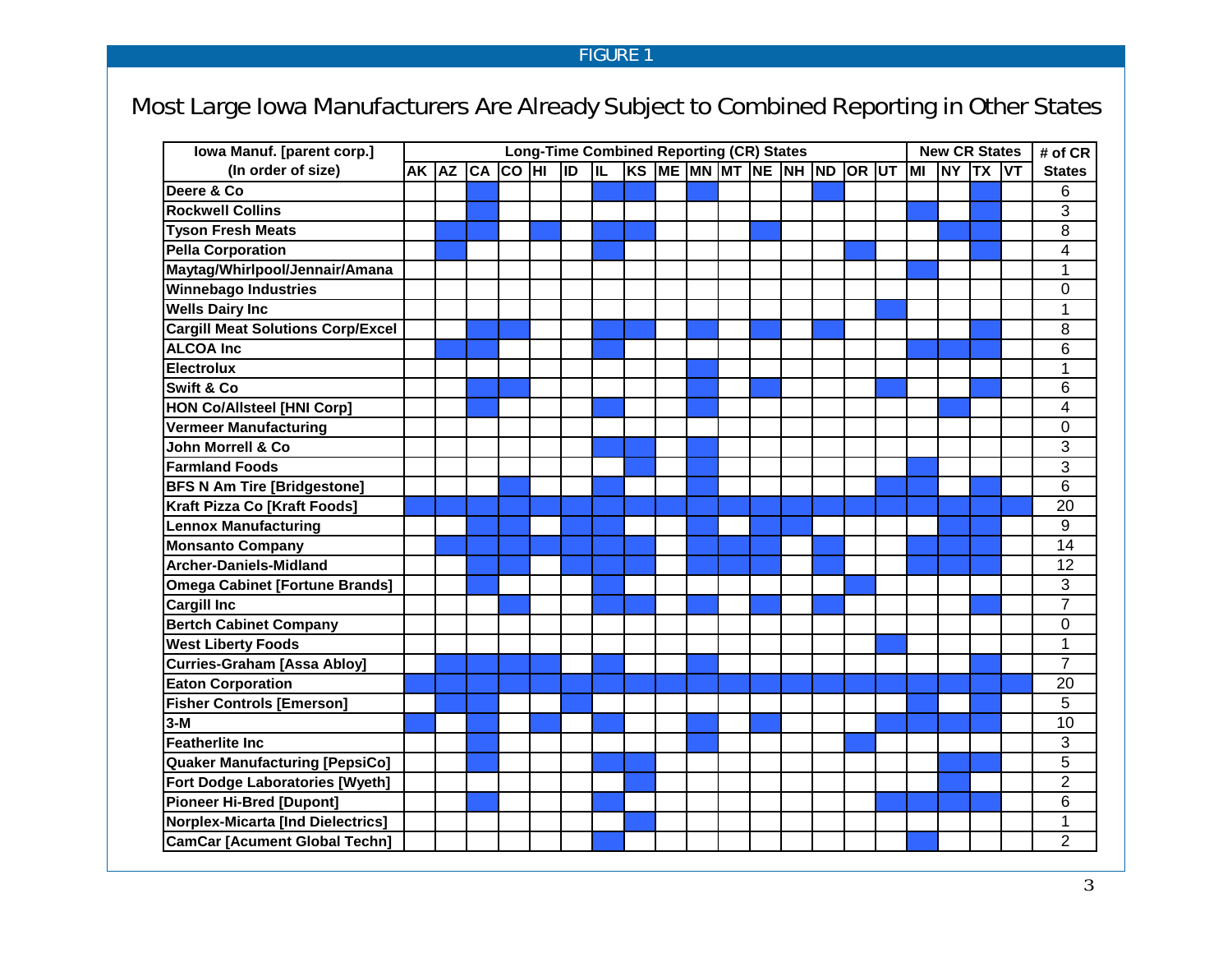• There are four states that have implemented combined reporting only since 2004, and in two of them it did not go into effect until 2008. It might therefore be argued that the presence of facilities in those states cannot be cited as evidence that combined reporting does not affect corporate location because companies have not had enough time to react to the change by moving their plants. In fact, as shown in Figure 1 (where these four states are isolated in the right-most columns), 30 of the 31 companies with a facility in at least one CR state have a facility in one of the CR states that enacted this policy *prior to 1985*.

 It would take considerable effort to determine *when* the facilities identified in this report were sited in combined reporting states, and such an investigation is beyond the scope of the study. However, given that 16 states have mandated the use of combined reporting for 20 years or longer, it seems reasonable to assume that many of these manufacturers sited their facilities in CR states *after* the state adopted combined reporting. It also seems reasonable to assume that many of these same plants have been expanded and/or modernized since the initial siting decision was made. In other words, not only have 31 of the 34 companies chosen not to abandon CR states, it seems likely that many or most of them have chosen to locate or expand in CR states fully cognizant of the fact that the state had implemented this policy. If this is true, it provides further evidence that Iowa would not be harming its economic prospects by enacting this important corporate income tax reform.

## Combined Reporting and State Economic Development: Additional Evidence

 There is no denying the fact that some large multistate corporations oppose combined reporting. Combined reporting is likely to result in increased corporate income tax payments for corporations that have put aggressive tax shelters in place. Its enactment also sharply limits the ability of large corporations to avoid a state's income tax going forward.

 The question, however, is whether the dislike that some multistate corporations harbor toward combined reporting will actually result in harm to the economy of a state that adopts it. Would its adoption by Iowa cause existing corporations to leave the state or reject it as a location for future investments? Would corporations not presently doing business in Iowa be dissuaded from doing so by combined reporting?

 The data on the facility location decisions of major Iowa manufacturers discussed above provide significant evidence that the answer to both questions is "no." This conclusion is supported by the job-creation track record of the combined reporting states and by academic studies as well.

 Combined reporting states are well-represented among the most economically-successful states in the country. Since 1990, for example, only eight states that levy corporate income taxes have managed to achieve net positive growth in manufacturing employment. Seven of those eight states — Arizona, Idaho, Kansas, Montana, Nebraska, North Dakota, and Utah — had combined reporting in effect throughout the 1990-2007 period. (Iowa was the eighth state with positive manufacturing job growth; see Table  $1$ .)<sup>5</sup> California is the state that has used combined reporting the longest and enforces it most aggressively, yet it was able to give birth to Silicon Valley in the 1990s. The presence of combined reporting has not been a barrier to Intel Corporation's maintenance of its headquarters in California and its decision to place the bulk of its expensive chip fabrication plants in Oregon, Arizona, and Colorado — all combined reporting states.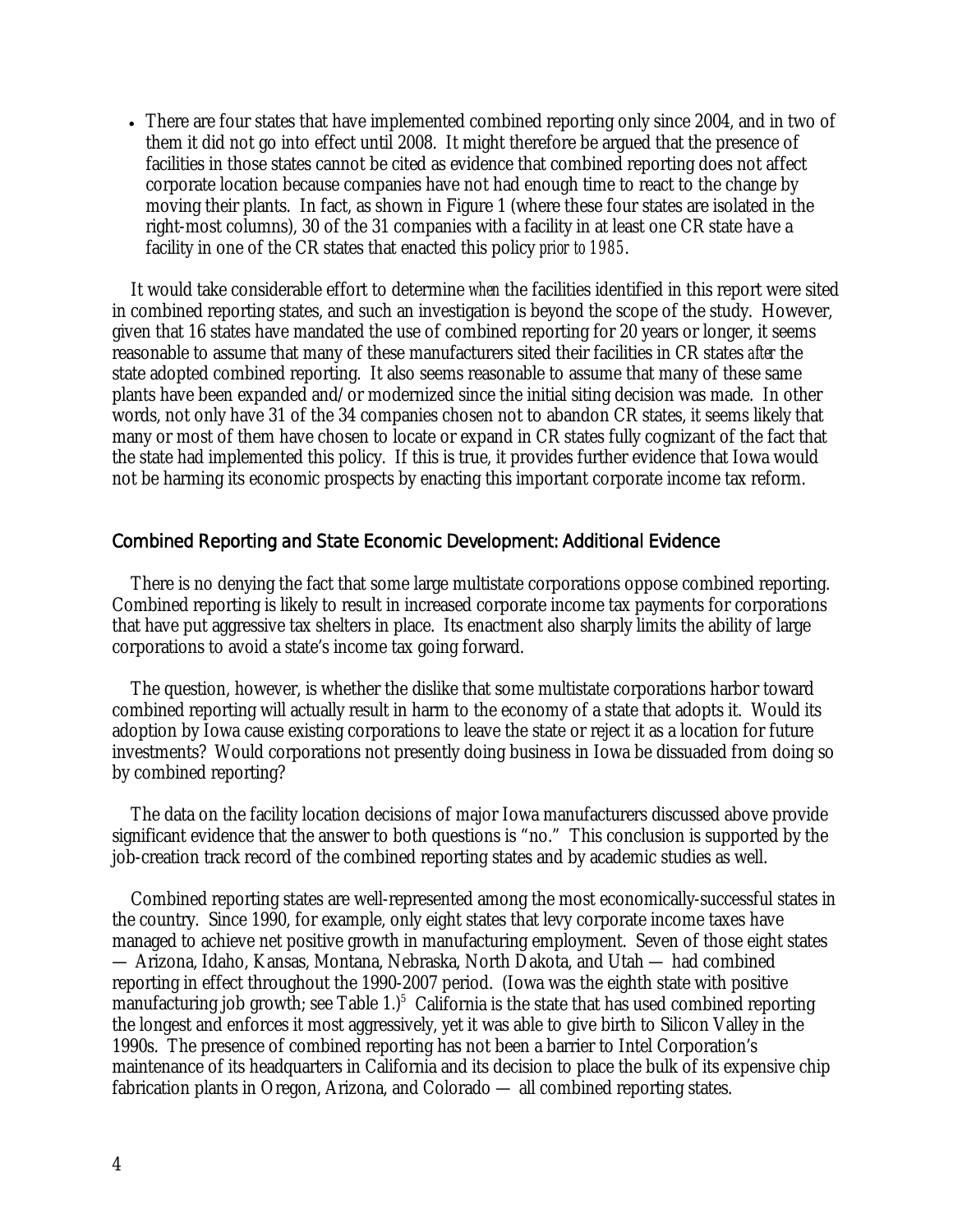| Table 1: Manufacturing Job                |                    |  |  |  |  |  |  |  |
|-------------------------------------------|--------------------|--|--|--|--|--|--|--|
| Change, 1990-2007                         |                    |  |  |  |  |  |  |  |
| 7 of 8 States with Net Job Gains Had      |                    |  |  |  |  |  |  |  |
| <b>Combined Reporting (CR) in Effect</b>  |                    |  |  |  |  |  |  |  |
| <b>North Dakota (CR)</b>                  | 66.7%              |  |  |  |  |  |  |  |
| Idaho (CR)                                | 26.0               |  |  |  |  |  |  |  |
| <b>Utah (CR)</b>                          | 23.3               |  |  |  |  |  |  |  |
| <b>Iowa</b>                               | 4.8                |  |  |  |  |  |  |  |
| Montana (CR)                              | 4.6                |  |  |  |  |  |  |  |
| Kansas (CR)                               | 4.5                |  |  |  |  |  |  |  |
| Nebraska (CR)                             | 4.1                |  |  |  |  |  |  |  |
| Arizona (CR)                              | 2.9                |  |  |  |  |  |  |  |
| <b>Oregon (CR)</b>                        | 0.0                |  |  |  |  |  |  |  |
| Minnesota (CR)                            | $-0.1$             |  |  |  |  |  |  |  |
| Texas                                     | $-1.4$             |  |  |  |  |  |  |  |
| New Mexico                                | $-2.4$             |  |  |  |  |  |  |  |
| Oklahoma                                  | $-3.5$             |  |  |  |  |  |  |  |
| Wisconsin                                 | $-4.3$             |  |  |  |  |  |  |  |
| Kentucky                                  | $-6.2$             |  |  |  |  |  |  |  |
| Alaska (CR)                               | $-7.1$             |  |  |  |  |  |  |  |
| Indiana                                   | $-9.2$             |  |  |  |  |  |  |  |
| Louisiana                                 | $-10.5$            |  |  |  |  |  |  |  |
| Arkansas                                  | $-13.7$            |  |  |  |  |  |  |  |
| Colorado (CR)                             | $-14.0$            |  |  |  |  |  |  |  |
| Vermont                                   | $-15.7$            |  |  |  |  |  |  |  |
| Georgia                                   | $-17.6$            |  |  |  |  |  |  |  |
| Alabama (Median State)                    | $-18.4$            |  |  |  |  |  |  |  |
| <b>New Hampshire (CR)</b>                 | $-20.9$            |  |  |  |  |  |  |  |
| Florida                                   | $-21.8$            |  |  |  |  |  |  |  |
| Tennessee                                 | $-23.4$            |  |  |  |  |  |  |  |
| Missouri                                  | $-23.6$            |  |  |  |  |  |  |  |
| California (CR)                           | $-25.5$            |  |  |  |  |  |  |  |
| Mississippi                               | $-26.1$            |  |  |  |  |  |  |  |
| <b>Illinois (CR)</b>                      | $-26.1$            |  |  |  |  |  |  |  |
| Hawaii (CR)                               | $-26.2$            |  |  |  |  |  |  |  |
| Ohio                                      | $-27.1$            |  |  |  |  |  |  |  |
| Delaware                                  | $-27.1$            |  |  |  |  |  |  |  |
| Virginia                                  | $-28.0$            |  |  |  |  |  |  |  |
| <b>West Virginia</b>                      | $-28.0$            |  |  |  |  |  |  |  |
| South Carolina                            | $-28.1$            |  |  |  |  |  |  |  |
| Pennsylvania                              | $-30.7$            |  |  |  |  |  |  |  |
| Maryland<br>North Carolina                | $-33.5$            |  |  |  |  |  |  |  |
| Connecticut                               | $-34.6$<br>$-36.4$ |  |  |  |  |  |  |  |
|                                           |                    |  |  |  |  |  |  |  |
| <b>Maine (CR)</b><br><b>Massachusetts</b> | $-36.5$            |  |  |  |  |  |  |  |
|                                           | $-38.5$            |  |  |  |  |  |  |  |
| New Jersey<br>New York                    | $-40.9$<br>$-43.7$ |  |  |  |  |  |  |  |
| Rhode Island                              | $-46.6$            |  |  |  |  |  |  |  |
|                                           |                    |  |  |  |  |  |  |  |

Ta

 In citing these data and anecdotes, no claim is being made that combined reporting *contributes* to these states' economic successes. They do suggest, however, that the burden of proof ought to lie with combined reporting opponents to demonstrate that the policy has an actual negative impact on state economic growth and not just business "perceptions." That burden of proof has not been met to date — in Iowa or in any other state in which the adoption of combined reporting has been contemplated.

 It may seem illogical to acknowledge that some multistate corporations oppose combined reporting yet argue that it has no measurable impact on where they choose to locate. The apparent contradiction can be easily reconciled, however. All state and local taxes paid by corporations represent less than two and one-half percent of their total expenses on average, and the state corporate income tax represents on average less than 10 percent of that amount — or less than one-quarter of one percent of total costs.<sup>6</sup> A state's decision to adopt combined reporting increases that small corporate tax load only slightly.<sup>7</sup> The potential influence on corporate location decisions of state corporate tax policies is simply overwhelmed in most cases by interstate differences in labor, energy, and transportation costs, which comprise a much greater share of corporate costs than state corporate income taxes do and often vary more among the states than effective rates of corporate taxation. It comes as no surprise, then, that a recent study by economists Robert Tannenwald and George Plesko, which measured interstate differences in *overall* state and local tax costs for corporations in a particularly rigorous way, found that there was not a statistically-significant (inverse) correlation between those costs and state success in attracting business investment.<sup>8</sup> In other words, higher state and local business taxes did not impede business investment.

## Helping Small Businesses

 Opponents of combined reporting also ignore potential *benefits* of this policy. Small (often family-owned) corporations doing most or all of their business in the state in which they are located generally do not have the resources to set up "Delaware Holding Companies," "captive REITs," and other tax shelters that exploit the absence of combined

reporting in the state.<sup>9</sup> But their large, multistate corporate competitors do. By nullifying the corporate tax savings from aggressive tax-avoidance, combined reporting could benefit Iowa's economy by preventing large out-of-state corporations from under-pricing the state's small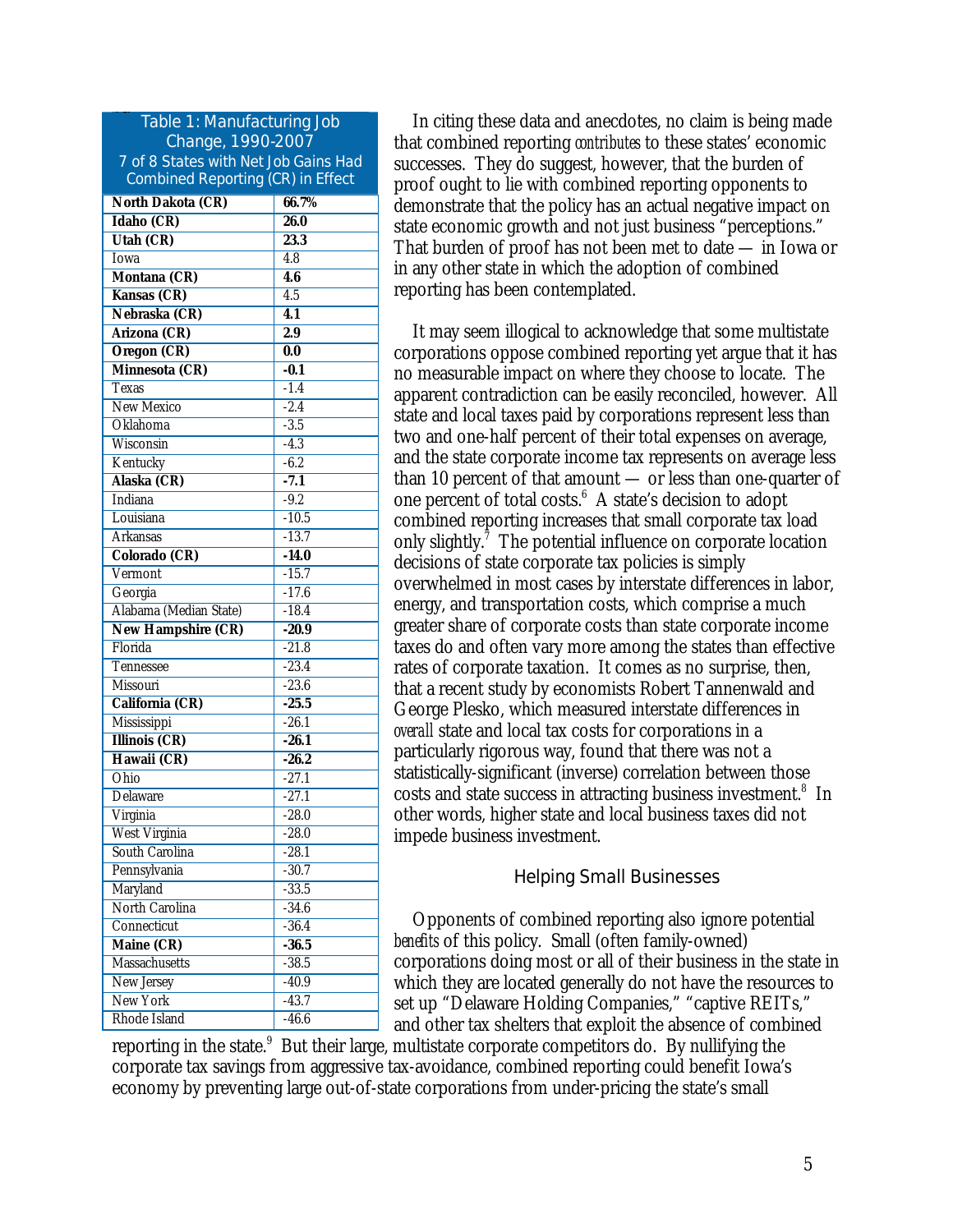businesses or attracting investment capital at a lower cost — thereby letting economic efficiency and not tax planning determine which businesses succeed in the marketplace. Perhaps this phenomenon explains in part why a recent study financed by the federal Small Business Administration found that: "States with more aggressive corporate income taxes, specifically including combined reporting ... tend to have higher entrepreneurship rates."<sup>10</sup>

### Maintaining Services Businesses Need

 Finally, the enactment of combined reporting could benefit Iowa's economy by preserving the long-term viability of the corporate income tax. This revenue source makes an important contribution to the ability of the state to finance education, transportation infrastructure, public safety, health care, and other vital services. Businesses need these services to provide a productive, well-trained workforce, to protect their facilities, and to ensure that they can obtain their supplies and transport their products to their customers expeditiously. Numerous economic studies confirm that the quality of these services in particular locations has a significant impact on where businesses choose to invest.11 Failing to enact combined reporting could harm the state's economy by allowing the erosion of the state's corporate tax base to continue, squeezing the ability of the state to furnish services that the private sector needs.

## **Conclusion**

 Combined reporting is a key tax policy choice needed to ensure that multistate corporations pay their fair share of the Iowa corporate income tax, just as small Iowa businesses must do. Having failed to enact combined reporting or any other meaningful measures to attack aggressive corporate tax avoidance techniques, Iowa's corporate income tax remains vulnerable to serious, ongoing erosion.

 This report has presented compelling, Iowa-specific evidence refuting the key objection to combined reporting, that its enactment will harm the state's economic prospects. However much they may object to combined reporting rhetorically, the vast majority of the state's major manufacturers have willingly submitted and adapted to combined reporting-based income taxes in other states, usually in *numerous* other states. Iowa policymakers can confidently join those in a growing number of states that are enacting this critical corporate income tax reform without worry about negative impacts on the state economy.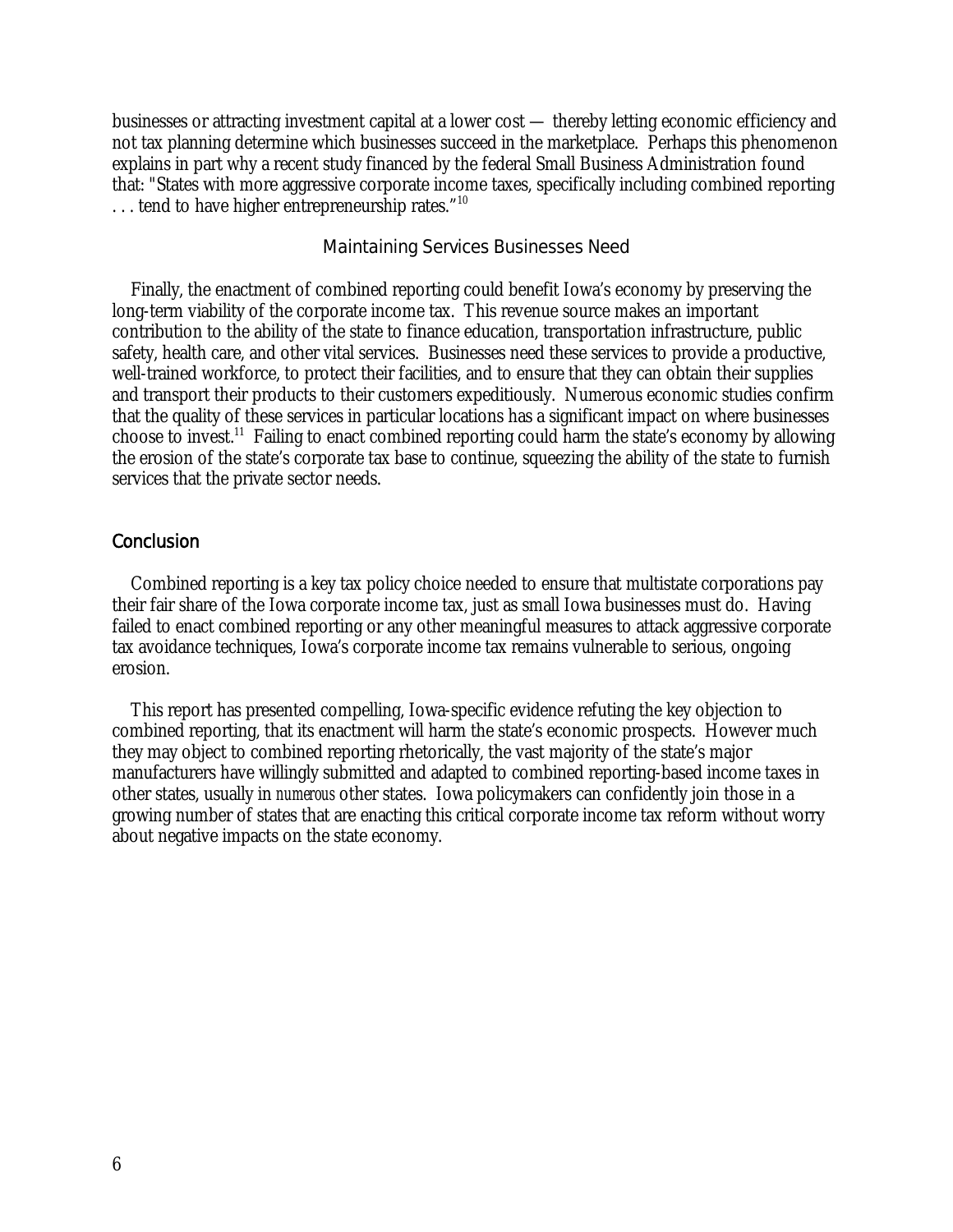### Appendix: Data Sources

 The manufacturing corporations whose facility locations were investigated for this report were included in a list of the 129 largest Iowa employers (measured by the number of employees) published by the Iowa State Department of Employment Services.<sup>12</sup> All of the manufacturers in that list were included in the study. As noted above, only manufacturers were studied because they are generally considered to be the type of enterprise that is potentially the most mobile in reaction to what are perceived as unfavorable state tax policies and practices. In contrast, a company like Walmart (Iowa's largest for-profit employer) obviously could not continue to serve its Iowa customers at its current scale if it removed its retail stores from the state. It would therefore bias the conclusions of this study to cite Wal-mart and similar businesses with retail facilities in their customers' states as evidence that combined reporting does not have a significant impact on where corporations choose to locate.

 The two principal sources of information used to identify the states in which the manufacturers have facilities were the annual "10-K" reports filed by publicly-traded corporations with the Securities and Exchange Commission and the company's own Web sites. Every Form 10-K has a section titled "Properties" in which the corporation describes its major facilities. Although this section sometimes contains a generic description, in the majority of cases specific states are named.

 Form 10-K information was supplemented by an examination of company Web sites. Many companies have a section of their Web sites listing their locations, often in connection with a description of their "good corporate citizen" activities. For those companies that did not have such a page, it was sometimes possible to use the Web pages aimed at assisting prospective employees find job openings. Companies often list *all* of their locations on the job vacancy sections of their Web sites; where they did not, states were included in Figure 1 only if there was a job listing for that state.

 The data presented in this report on the number of states in which Iowa manufacturers and their parent companies maintain facilities should be viewed as the minimum number of combined reporting states in which they are taxable. States were counted only if it was possible to gather written evidence authored by the company itself that it had a facility in a specific combined reporting state. It is quite possible that the information obtained was incomplete. For example, the annual report of PepsiCo, parent corporation of Iowa manufacturer Quaker, indicates that Quaker and its sister subsidiaries Frito Lay and Pepsico Beverages North America own or lease almost 2000 facilities. However, hard data could only be obtained to document PepsiCo or Quaker plants in five combined reporting states. Thus, Quaker is listed in Figure 1 as having facilities in only five CR states despite the likelihood that PepsiCo, a huge multinational food manufacturing conglomerate, has facilities in many more. In addition, as noted above, for some companies the only source of information was a listing of locations at which there were current job vacancies. It is possible that those companies had facilities in other combined reporting states that did not have current vacancies and accordingly were not identified in Figure 1.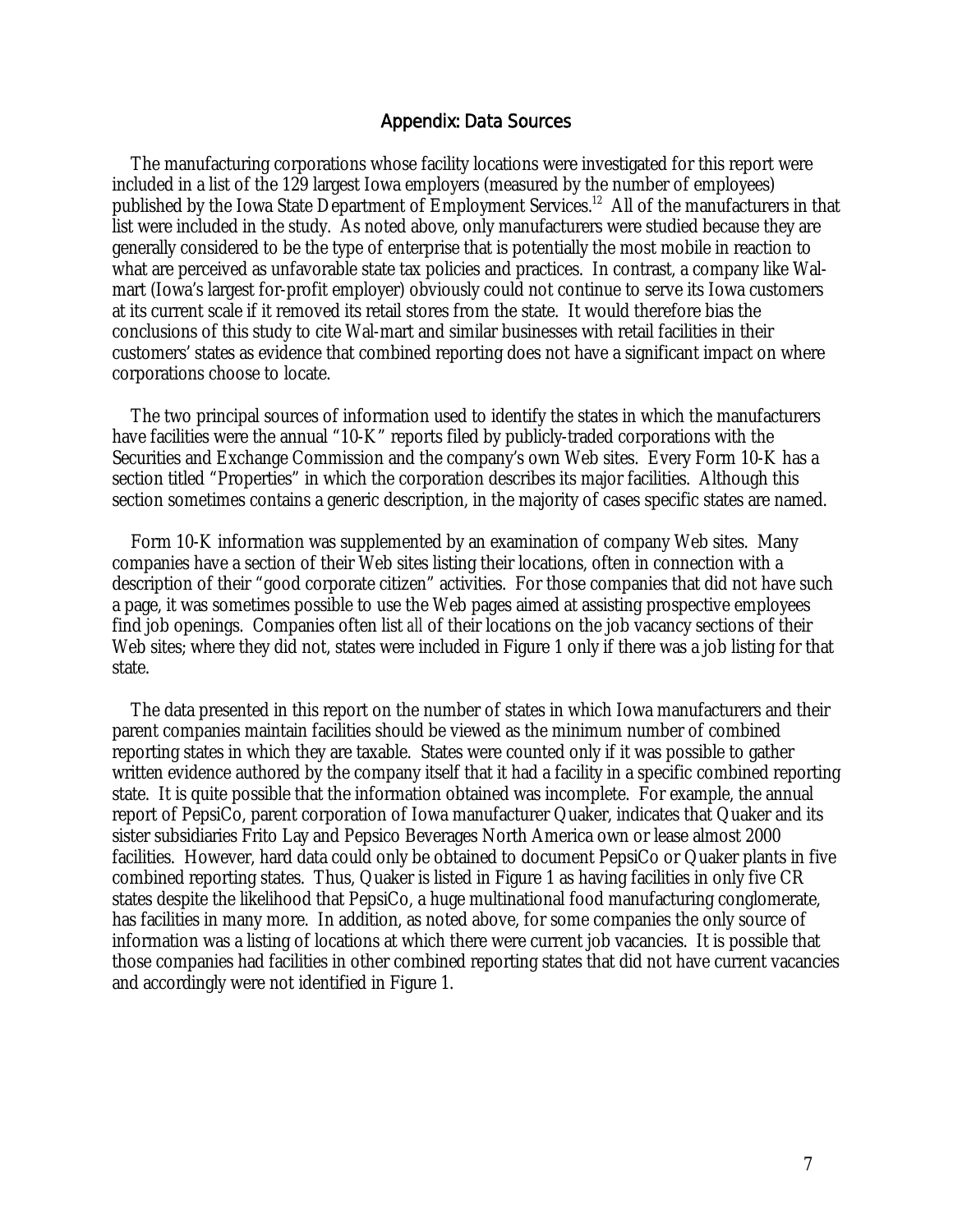## **Notes**

1 See: Michael Mazerov, "State Corporate Tax Shelters and the Need for 'Combined Reporting'," Center on Budget and Policy Priorities, October 26, 2007, www.cbpp.org/10-26-07sfp.pdf.

2 A fifth state, West Virginia, has enacted combined reporting and will implement it in 2009.

3 Ed Tibbetts, "Businesses Lining Up Against Tax Code Plan," *Quad City Times*, February 13, 2008.

4 The companies are Wells Dairy, Electrolux, West Liberty Foods, and Norplex-Micarta. Maytag also has a facility in Michigan, but Michigan switched to combined reporting only at the beginning of 2008.

5 Table 1 also indicates that the ninth and tenth best-performing states in manufacturing job growth were both combined reporting states. Oregon had a small net gain of manufacturing jobs in the 1990-2007 period that rounded down to zero. Minnesota had a small net loss of manufacturing jobs. Table 1 also shows that there were 11 combined reporting states that had better manufacturing job performance than the median state, Alabama, and only 5 combined reporting states that had steeper manufacturing job declines than Alabama.

6 According to 2005 data published by the Internal Revenue Service (the most recent available), corporations deducted \$473 billion in federal, state, and local taxes on their 2005 federal tax returns. This amount represented 2.0 percent of total expense deductions of \$23.6 trillion. (The data are available at www.irs.gov/pub/irs-soi/05sb1ai.xls.) Since corporations have a strong financial incentive to deduct from their otherwise taxable profit every state and local tax payment for which they are liable, IRS statistics arguably are the most accurate source of information concerning state and local taxes incurred by corporations.

The Council on State Taxation (COST), an organization representing major multistate corporations on state tax matters, has taken issue with using IRS data to evaluate the relative importance of state and local tax costs in influencing corporate location decisions. (See: Joseph R. Crosby, "Just How 'Big' Are State and Local Business Taxes?" *State Tax Notes*, June 20, 2005, pp. 933-935.) Crosby correctly notes that the line-item for taxes deducted on federal returns omits a major category of state and local taxes paid by businesses — sales taxes paid on equipment and supply purchases. (Such taxes are hidden in other expense line-items in the IRS data.) However, as noted above, the line-item also includes a number of *federal* taxes paid by corporations that are deductible on federal returns — such as the federal telecommunications excise tax and unemployment compensation taxes for some corporate employees. If one were to add a reasonable estimate of the omitted state and local sales taxes and subtract a reasonable estimate of the inappropriately-included federal taxes, the resulting estimate for total state and local taxes incurred by corporations might not differ significantly from the \$473 billion IRS figure for total deducted taxes.

In fact, COST has commissioned its own estimate of the total amount of state and local taxes paid by businesses. The figure for state fiscal year 2006 is \$553.7 billion. (See: Robert Cline, Tom Neubig, and Andrew Phillips (Ernst & Young LLP), "Total State and Local Business Taxes, 50-State Estimates for Fiscal Year 2006," February 2007; available at www.statetax.org/WorkArea/DownloadAsset.aspx?id=67460.) This figure represents the estimated taxes paid by all businesses, not just corporations. But even if one assumed that all of these costs were incurred by corporations and substituted this figure for the IRS data for taxes deducted, it still results in an estimate that state and local taxes represent 2.3 percent of total corporate expenses (of \$23.6 trillion) — not significantly different from the 2.0 percent figure arrived at using only the IRS data.

More importantly, COST also takes issue with the use of the \$23.6 trillion IRS figure for total corporate expenses used in the denominator. COST argues that the relevant analysis is an examination of the share of total final economic output produced by private businesses that is absorbed by state and local taxes paid by such businesses. COST asserts that using the \$23.6 trillion of corporate expenses is inappropriate because that figure includes multiple sales of the same item from (for example) a manufacturer to a wholesaler and then from the wholesaler to a retailer. In contrast, using total U.S. gross state product produced in the private sector (otherwise known as private sector "value-added") measures the value only of final production.

COST's preferred denominator of gross state product produced by private businesses might be appropriate for evaluating the total "burden" of state and local business taxes on final production in the economy. It is inferior, however, in evaluating the issue under discussion here — the role played by state and local corporate tax costs in